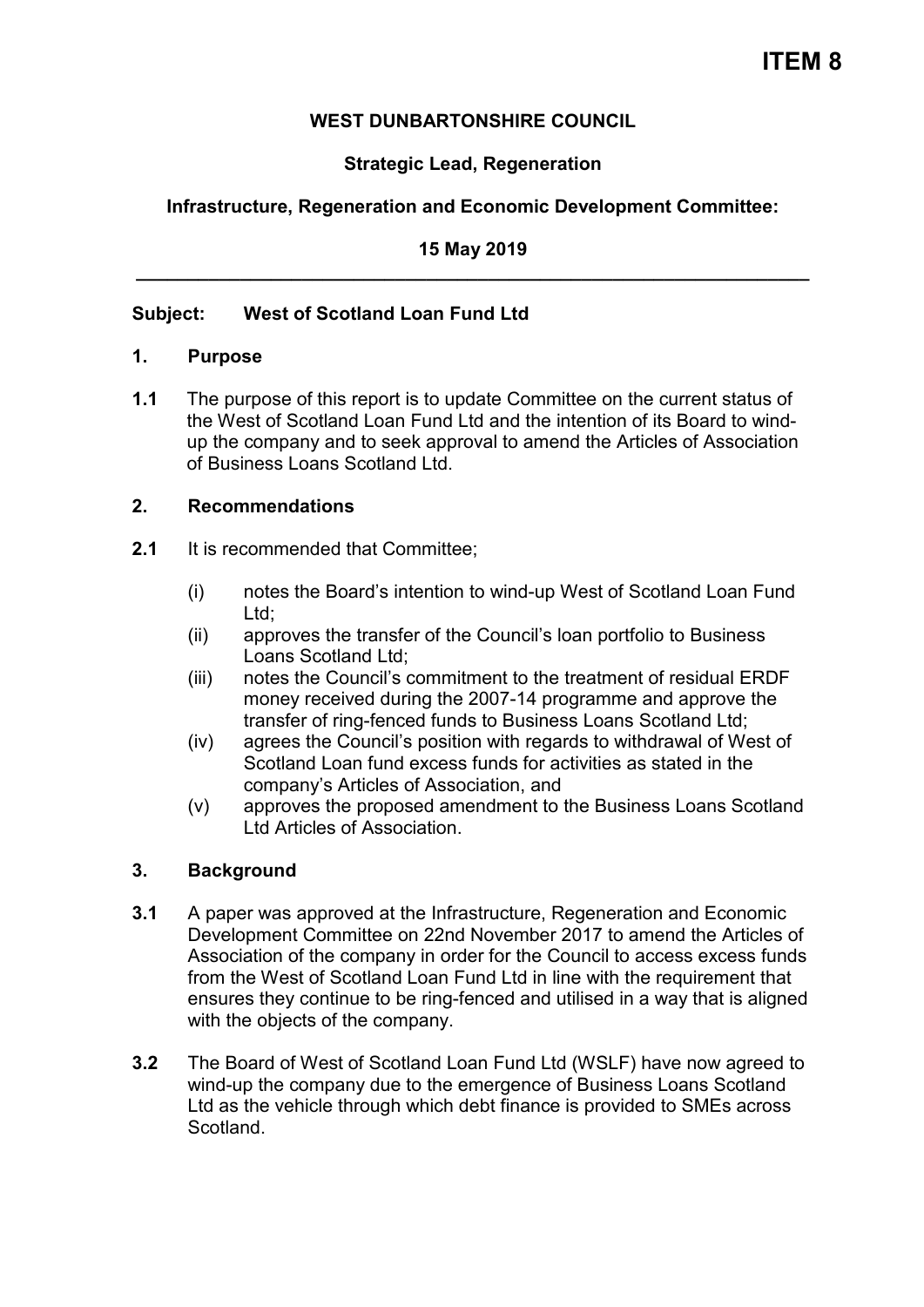- **3.3** The Council, as of 31st December 2018, has combined assets of £354,227 within the West of Scotland Loan Fund company. This is broken down as: loan portfolio to the value of £73,712; ring-fenced residual European Regional Development Funding (ERDF) of £44,284; and excess funds of £236,231.
- **3.4** To wind-up West of Scotland Loan Fund Ltd the Board are required to consider a number of factors, specifically: the administration of the existing loan portfolio; the use of residual ERDF; and the excess funds member authorities have within the company.
- **3.5** Business Loans Scotland Ltd (BLS) was formed in March 2017, with 27 Scottish Local Authorities becoming Full Members which includes West Dunbartonshire Council and 5 Local Authorities becoming Associate **Members**

#### **4. Main Issues**

## **Administration of WSLF existing loan portfolio**

- **4.1** As noted above as at 31st December 2018, West Dunbartonshire has an existing portfolio of business loans with a value of £73,712, being collected currently through the West of Scotland Loan Fund Ltd. The majority of loans should be repaid by 2022.
- **4.2** In order to wind up the company, the loan portfolio requires to be transferred to another organisation that can carry out the administration and debt collection of loans. The Board of WSLF identified that, due to existing expertise and resource, Business Loans Scotland Ltd would be the most appropriate vehicle to transfer the existing loan portfolio to. Agreement has been reached between the Boards of West of Scotland Loan Fund Ltd and Business Loans Scotland Ltd that should the loan portfolio be transferred into BLS, there will be no management fee.
- **4.3** A key benefit of transferring the loan portfolio to Business Loans Scotland Ltd is that it offers a vehicle for the management of residual ERDF as well as providing a governance structure that would satisfy any future audits carried out by Scottish Government.

#### **The use of residual WSLF ERDF funding**

- **4.4** A condition of the grant awarded during the 2007-14 ERDF programme meant that any ERDF paid back through loans had to be ring-fenced and re-used for future debt finance activity.
- **4.5** As of 31st December 2018 the Council has £44,284 of ERDF within the West of Scotland Loan Fund Ltd ring-fenced for debt finance activity and a balance of £89,410 was previously transferred from WSLF for Phase 1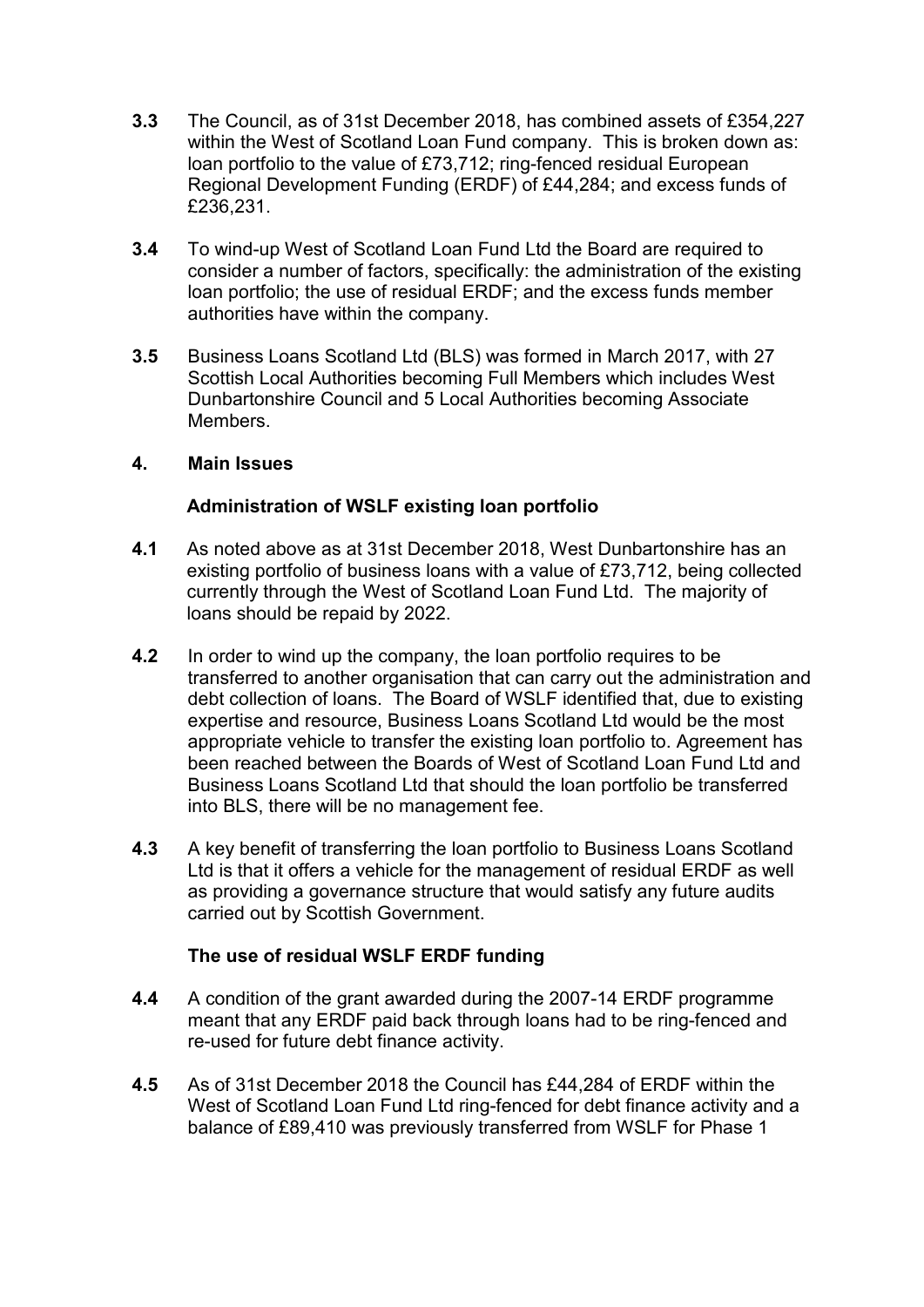within Business Loans Scotland Ltd which is also currently ring-fenced for debt finance activity.

- **4.6** A decision has still to be taken on how best to utilise these funds, however it is anticipated that Business Loans Scotland Ltd would be best placed to provide the administrative support to any future programme developed, either individually by member authorities, or through a wider collaboration either nationally or regionally.
- **4.7** Taking all of this into consideration, it is proposed that our ring-fenced ERDF money is transferred along with the existing loan portfolio and that any future debt finance programmes, using the ERDF are administered through Business Loans Scotland Ltd on behalf of West Dunbartonshire Council.

### **Removal of Excess funds from WSLF**

- **4.8** As outlined in section 3.1 of this report, the West of Scotland Loan Fund Ltd Articles of Association (background paper provided) were changed last year. Specifically, Article 4.2 was deleted by Special Resolution to enable funds to be accessed and applied solely towards the promotion of the objects of the company as set forth in Article 4.1.
- **4.9** This was unanimously agreed by all 12 member authorities who form the Board of West of Scotland Loan Fund Ltd, enabling funds not required for Business Loans Scotland Ltd to be accessed and utilised by the Council for purposes directly related to delivering like-minded economic development activity.
- **4.10** As of 31st December 2018, the Council had excess funds which totalled £236,231. Due to the winding up of the company it is proposed that the Council withdraws £200,000 by the end of June 2019 and transfers the remaining £36,231 which will be sufficient to cover any other debts and liabilities such as staff pension costs from WSLF to Business loans Scotland Ltd.

#### **Business Loans Scotland Ltd – Changes to Articles of Association**

- **4.11** Business Loans Scotland Ltd was awarded the contract to deliver a new Debt Fund (Phase 2) from January 2019. This new fund is fully funded by the Scottish Growth Scheme and the European Regional Development Fund and therefore did not require any match funding contribution from the Member Authorities.
- **4.12** As the match funding, contributed by the Member Authorities under Phase 1 of the Business Loans Scotland Ltd fund is not required to be used for Phase 2, there are a number of Member Authorities seeking to withdraw their Phase 1 match funding from Business Loans Scotland Ltd.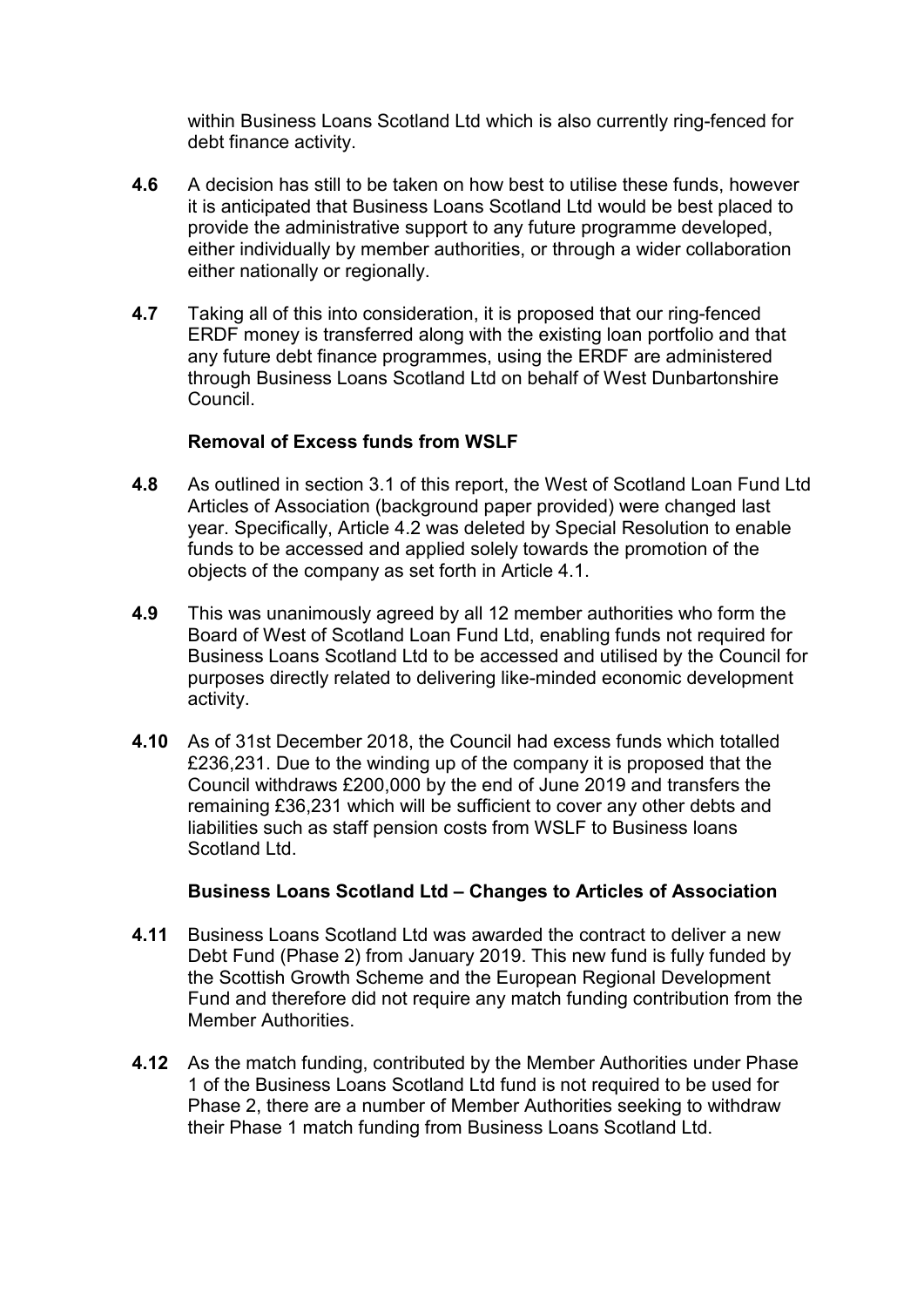- **4.13** The Articles of Association for Business Loans Scotland Ltd (background paper provided), as they are currently written, prevent the Company returning funds to a Member Local Authority due to the "asset lock" provisions written into the Articles of Association.
- **4.14** In order to change the Articles of Association to allow a Member Local Authority to withdraw funds from BLS in the future and return those funds to its Local Authority, it is proposed by the Board of Directors, in discussion with the Fund's solicitors, to issue a Special Resolution to the Members.
- **4.15** The Board of Directors of BLS agreed to make this proposal to the Members at its meeting on 8th March 2019. The proposed Special Resolution, would amend Articles 4.2 and 20 as follows; Article 4.2 of the existing Articles of Association of the Company be deleted and the following be substituted therefor: "4.2 The income and property on the Company, howsoever derived, shall be applied solely towards the promotion of the objects of the Company as set forth in Article 4.1, save that the Company may distribute funds it holds to the Members in the proportions agreed among them" and Article 20 of the existing Articles of Association of the Company be deleted and the following be substituted therefor: "20 If, upon a winding up or dissolution of the Company, there remains, after the satisfaction of all its debts and liabilities, any property whatsoever, the same may be paid to or distributed among the Members in the proportions agreed among them."
- **4.16** For the Special Resolution to be passed by the Company, it requires the approval of 75% of the Full Members of the Company. There are currently 27 Full Members, with Angus, East Lothian, Orkney Islands, Shetland Islands and Western Isles Councils as Associate members. Therefore, for the Resolution to pass, 21 Full Members are required to agree to amend the Articles of Association as prescribed in the Special Resolution.
- **4.17** As the Councils original funds within Business Loans Scotland Ltd (£89,410) transferred from WSLF and these were partly funded through the 2007-14 ERDF programme, they are ring-fenced and can only be re-used for future debt finance activity.
- **4.18** Approval is therefore required from the Committee to confirm that Council agree to the proposed changes to the Articles of Association of Business Loans Scotland Ltd which will avoid any "asset lock" in the future.

#### **5. People Implications**

**5.1** All staff previously employed by the West of Scotland Loan Fund have undergone TUPE transfer to Business Loans Scotland Ltd.

## **6. Financial and Procurement Implications**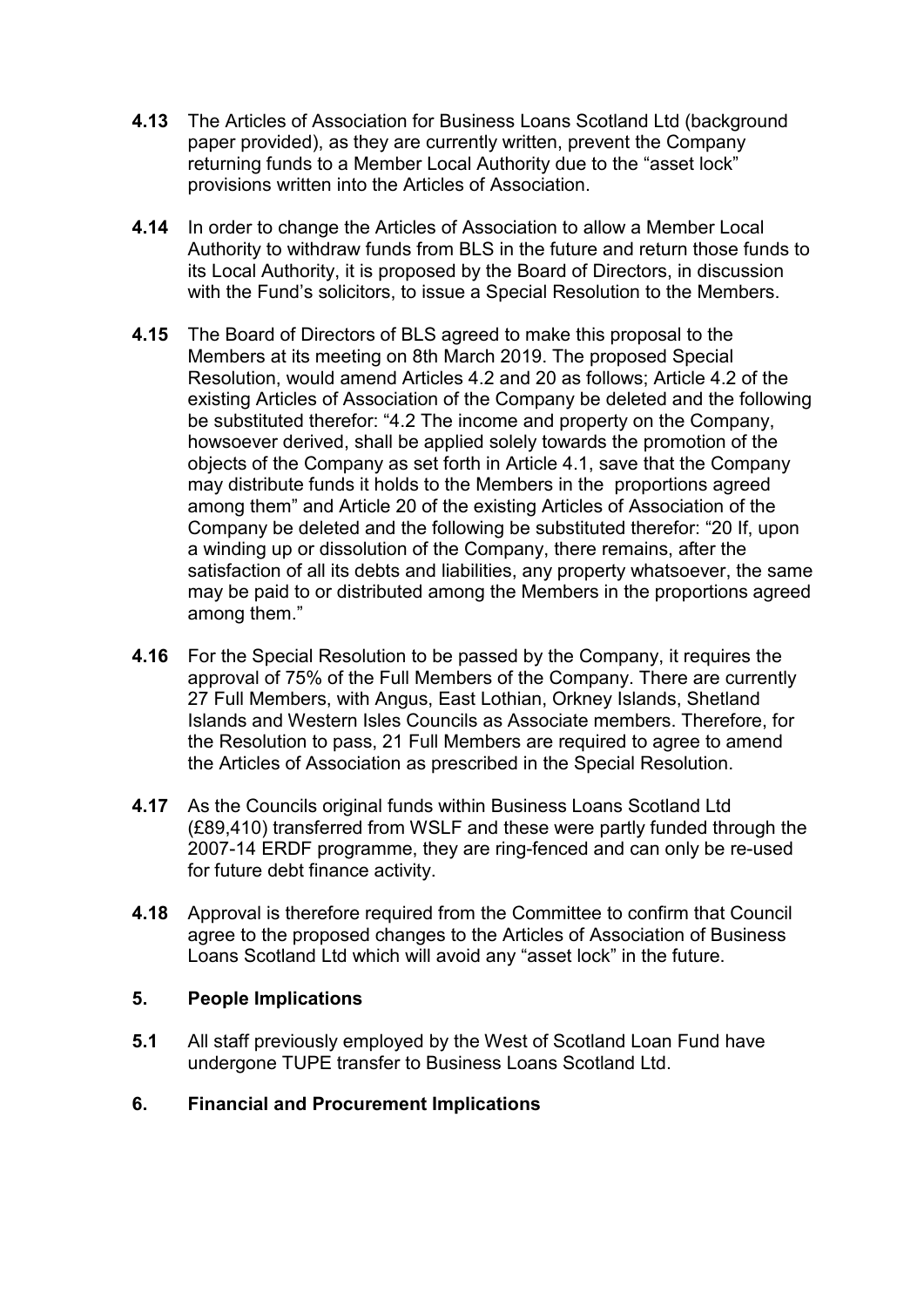**6.1** The proposed changes are positive and will allow the Council to access and utilise additional financial resources which support the creation, sustainability and growth of local businesses within the area. This will contribute to the Council achieving its ambitions laid out in the Council's Economic Development Strategy 2015 - 2020.

# **7. Risk Analysis**

- **7.1** Legal guidance on the wind-up of the WSLF Ltd has been provided, and will continue to be supported by the company external lawyers.
- **7.2** The provision of procured legal and audit services will be concluded and suppliers notified of the company's intention to wind-up.

# **8. Equalities Impact Assessment (EIA)**

**8.1** An equalities impact assessment is not necessary for this report. An EIA screening will be carried out as necessary should a new product or service be introduced to utilise the excess funds.

# **9. Strategic Environmental Assessment (SEA)**

**9.1** A strategic environmental assessment is not necessary for this report. Strategic Environmental Assessments will be undertaken as necessary for any new products or services which are developed through the excess funds.

## **10. Consultation**

**10.1** Consultation and advice has been provided to the WSLF Board by the external company lawyers to ensure the correct processes are followed in winding up the company.

## **11. Strategic Assessment**

- **11.1** The proposals contained within this report support the four strategic priorities of the Council's updated Economic Development Strategy (2015- 20).
	- Stimulating economic investment and growing the business base
	- Improving the skills of all our people and supporting them into work
	- Creating an inclusive and prosperous place where people choose to live work and invest
	- Building stronger partnerships and innovative approaches to delivery

**Jim McAloon Strategic Lead, Regeneration Date: 12 April 2019**